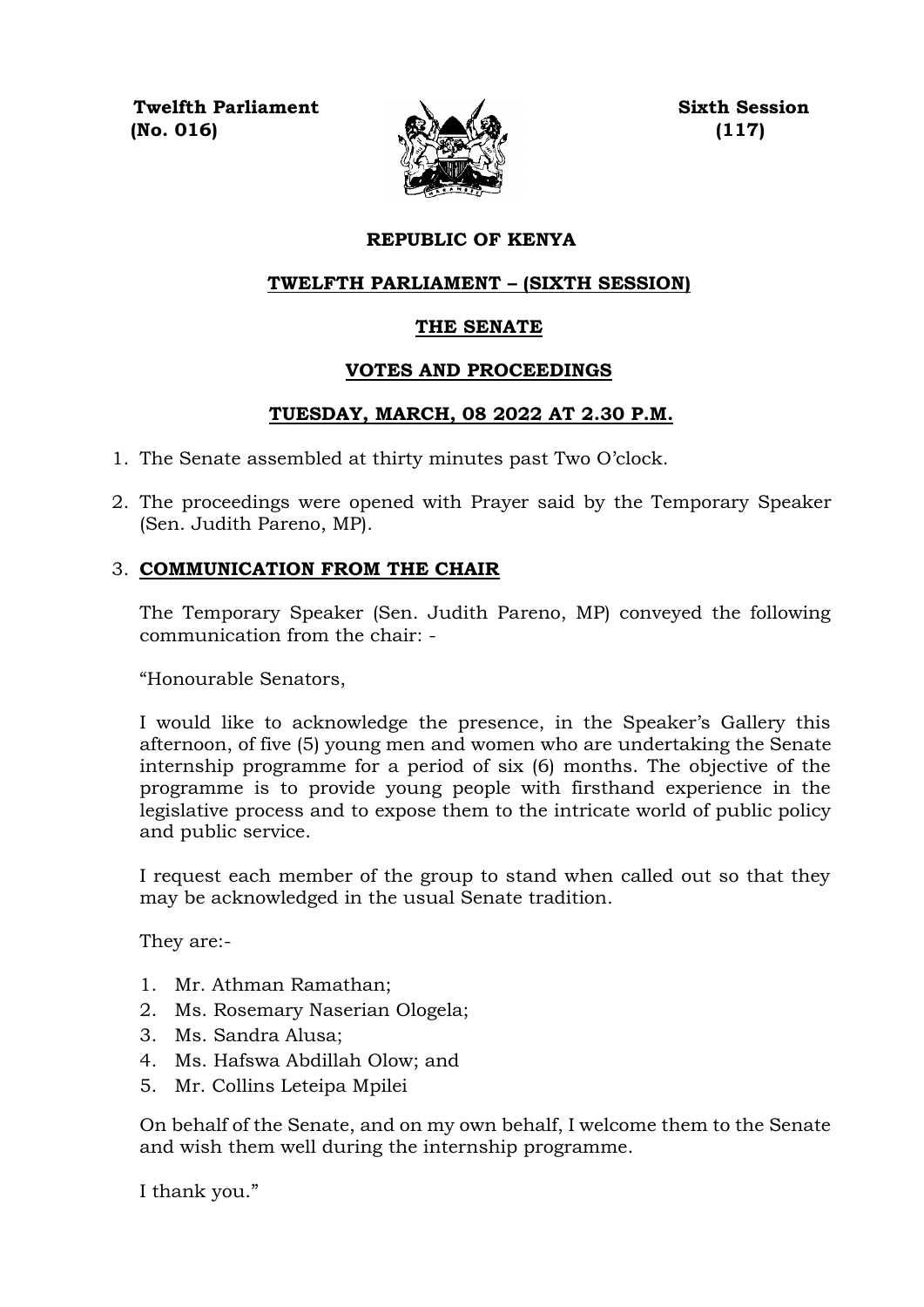#### 4. **MESSAGE FROM THE NATIONAL ASSEMBLY ON THE PASSAGE OF THE DIVISION OF REVENUE BILL (NATIONAL ASSEMBLY BILLS NO. 8 OF 2022)**

The Temporary Speaker (Sen. Judith Pareno, MP) conveyed the following Message from the National Assembly: -

"Honourable Senators,

I wish to report to the Senate that, pursuant to Standing Order 41 (3) and (4), I have received the following Message from the Speaker of the National Assembly regarding the passage, by the Assembly, of the Division of Revenue Bill (National Assembly Bills No. 8 of 2022)-

*"PURSUANT to the provisions of Standing Orders 41(1) and 142 of the National Assembly Standing Orders, I hereby convey the following Message from the National Assembly –*

*WHEREAS the Division of Revenue Bill (National Assembly Bill No. 8 of 2022) was published vide Kenya Gazette Supplement No. 26 of 25th February 2022 as a Bill seeking to provide for the equitable division of revenue raised nationally between the national and county governments in the 2022/23 financial year in accordance with Article 218(1)(a) of the Constitution;*

*AND WHEREAS the National Assembly considered the said Bill and passed it on Thursday, 3rd March 2022 without amendments, in the form attached hereto;*

*NOW THEREFORE, in accordance with the provisions Article 110(4) of the Constitution and Standing Order 142 of the National Assembly Standing Orders, I hereby refer the said Bill to the Senate for consideration*."

### **Honourable Senators,**

Pursuant to Standing Order No. 157, which requires that a Bill which originates in the National Assembly be proceeded with by the Senate in the same manner as a Bill introduced in the Senate by way of First Reading in accordance with Standing Order No. 139, I now direct that the Bill be read a First Time today, Tuesday, 8th March, 2022.

I thank you."

### 5. **PAPERS**

The following Papers were laid on the Table of the Senate : -

i) Report of the Auditor General on the financial statement of Bungoma County Education Support Scheme for the year ended 30<sup>th</sup> June 2020.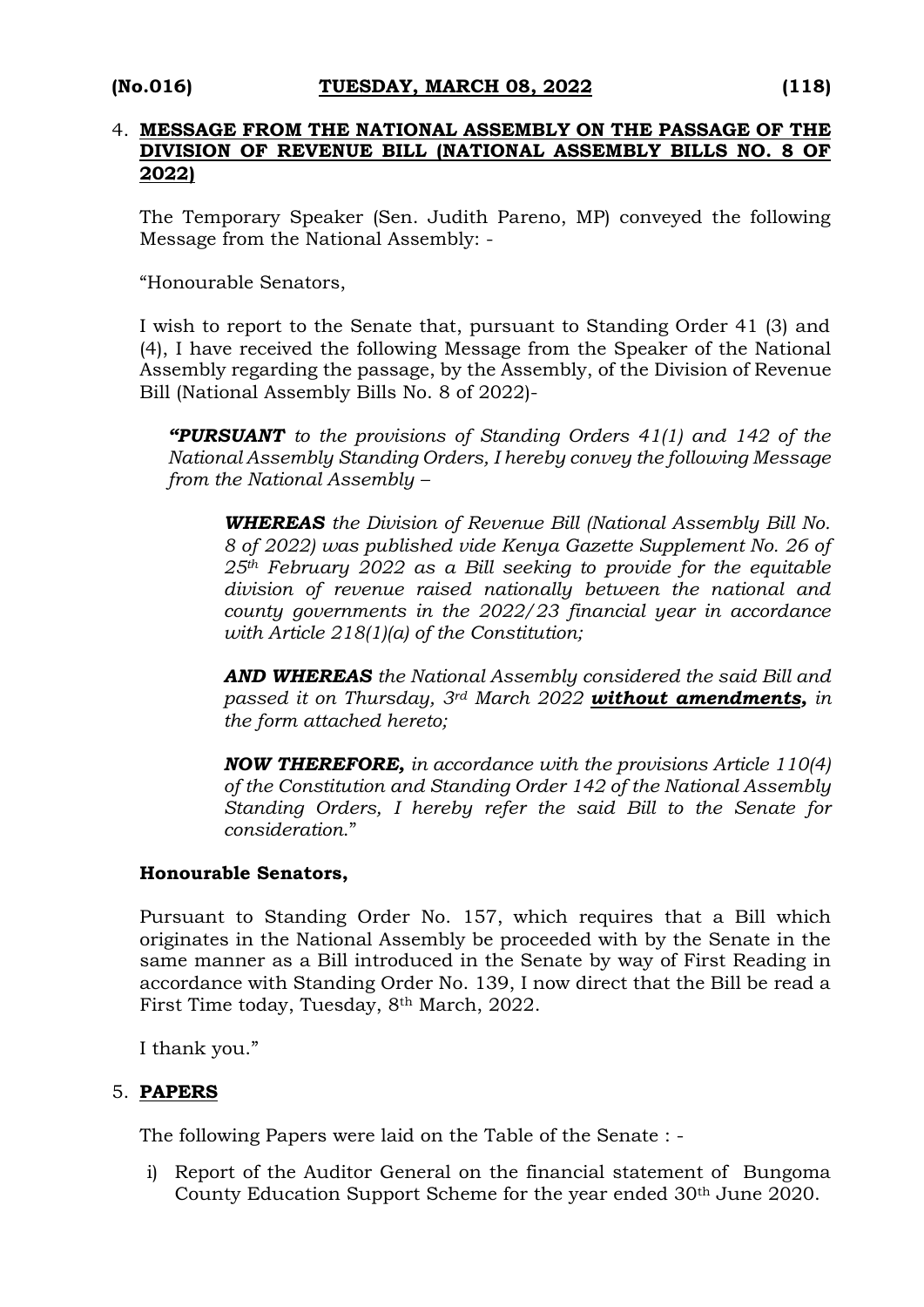- ii) Report of the Auditor General on the financial statement of Bungoma County Assembly Employee Car Loan and Mortgage Fund for the year ended 30th June 2020.
- iii) Report of the Auditor General on the financial statement of Bungoma County Persons with Disabilities Empowerment Fund for the year ended 30th June 2020.
- iv) Report of the Auditor General on the financial statement of Bungoma County Youth and Women Empowerment Fund for the year ended 30th June 2020.
- v) Report of the Auditor General on the financial statement of Trans Nzoia County Executive Car Loan and Mortgage Scheme Fund for the year ended 30th June 2020;
- vi) Report of the Auditor General on the financial statement of Trans Nzoia County Assembly Members and Staff Car Loan and Mortgage Scheme Fund for the year ended 30<sup>th</sup> June 2020.
- vii)Report of the Auditor General on the financial statement of Trans Nzoia County Public Service Board for the year ended 30th June 2020.
- viii) Report of the Auditor General on the financial statement of Kakamega County Alcoholic Drinks Control Fund for the year ended 30th June 2017.
	- ix) Report of the Auditor General on the financial statement of Kakamega County Alcoholic Drinks Control Fund for the year ended 30th June 2018.
	- x) Report of the Auditor General on the financial statement of Kakamega County Alcoholic Drinks Control Fund for the year ended 30th June 2019.
	- xi) Report of the Auditor General on the financial statement of Kakamega County Alcoholic Drinks Control Fund for the year ended 30th June 2020.
- xii) Report of the Auditor General on the financial statement of Kakamega County Trade Loans Fund for the year ended 30<sup>th</sup> June 2020.
- xiii)Report of the Auditor General on the financial statement of Kakamega County Assembly Loans and Mortgages Fund for the year ended 30th June 2020.
- xiv) Report of the Auditor General on the financial statement of Kakamega County Maternal Child Health and Family Planning Fund for the year ended 30th June 2020.
- xv) Report of the Auditor General on the financial statement of Busia County Assembly Revolving Fund for the year ended 30th June 2020.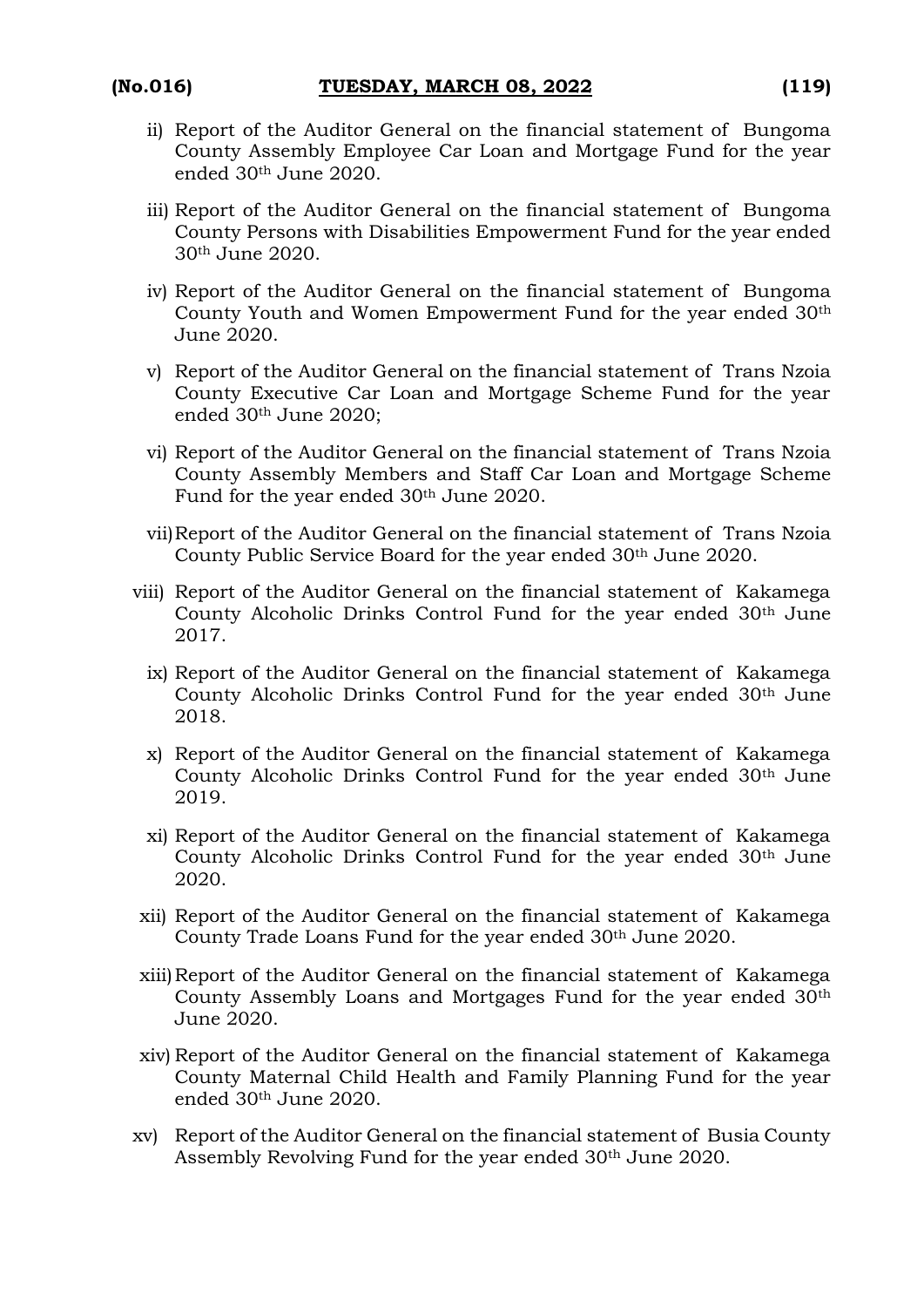- xvi) Report of the Auditor General on the financial statement of Busia County Cooperative Enterprise Development Fund for the year ended 30th June 2020.
- xvii) Report of the Auditor General on the financial statement of Nyandarua County Assembly Members Car Loan and Mortgage Fund for the year ended 30th June 2020.
- xviii) Report of the Auditor General on the financial statement of Nyandarua County Civil Servant's Car Loan and Mortgage Scheme Fund for the year ended 30th June 2020.
	- xix) Report of the Auditor General on the financial statement of Mandera County Education Bursary Fund for the year ended 30<sup>th</sup> June 2020.
- xx) Report of the Auditor General on the financial statement of Garissa County Emergency Fund for the year ended 30th June 2019.

*(The Deputy Senate Majority Leader)*

#### 6. **STATEMENTS**

#### **a) Pursuant to Standing Order 47(1)**

(i) The Senator for Nairobi City County (Sen. Sakaja Johnson) made a Statement regarding an incident that occurred on Friday 4th March 2022 along Wangari Maathai Road in Nairobi City County and whose video recording was widely circulated via social media on Monday 7th March 2022.

Thereupon, Senator informed the Senate that a middle-aged woman motorist was sexually harassed and assaulted by a mob of *Boda* riders for allegedly knocking one of them in an accident, following which the riders assaulted and sexually harassed her in a case of impunity, which had become the norm to which many Kenyans have fallen victims in the hands of *Boda Boda* operators. He added that Some riders have become a law unto themselves, flaunting traffic rules, riding on pedestrian walkways, while some have become accomplices in robberies.

The Senator condemned the act, urging that, in as much as the sector had employed many young people, *Boda Boda*s must operate under the law, and law enforcement agencies must not allow rogue elements within the industry to continue with their menace and jeopardize the livelihoods of thousands of others, who depend on this work.

The Senator expressed his sympathies to the victim, her family, and women at large and urged the Inspector General of Police to expedite the investigations into the incident, arrest and charge all the culprits involved in the heinous act and further provide a report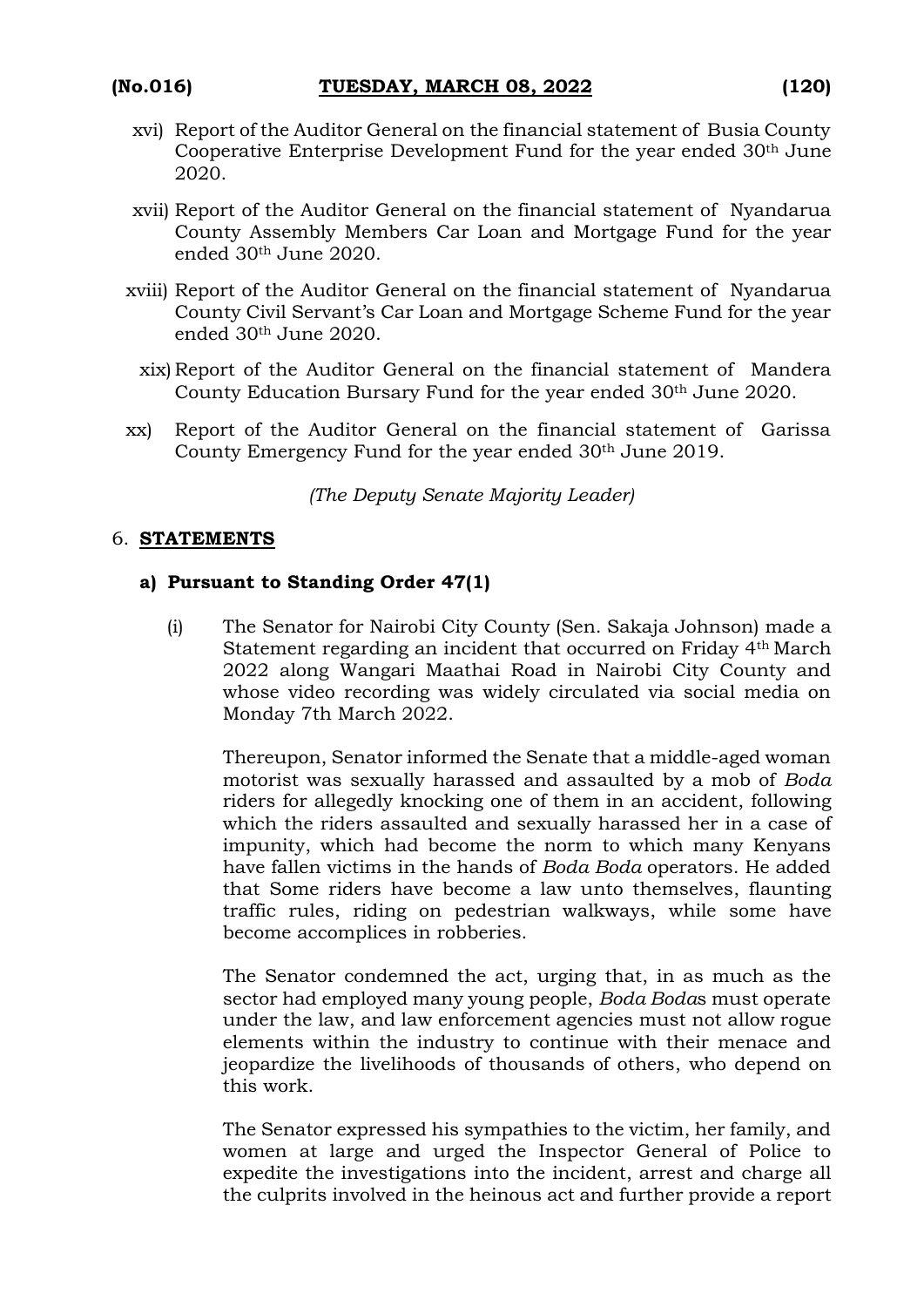on the measures taken going forward to ensure the safety of all road users.

Following contributions by Senators, the Temporary Speaker (Sen. Judith Pareno, MP), referred the matter to the Standing Committee on Roads and Transportation and the Standing Committee on National Security, Defence and Foreign Relations, pursuant to Standing Order 47(3), and directed that the Committees report to the House on Tuesday, 22nd March, 2022.

(ii) Nominated Senator, Sen. (Dr.) Getrude Musuruve, MP, made a statement on the International Women's Day (IWD).

Thereupon, the Senator informed the Senate that the day is observed annually on the 8th of March and this year's theme is *"Gender equality today for a sustainable tomorrow"*, in recognition and celebration of the women and girls who are leading the charge on climate change adaptation and response towards a sustainable future.

The Senator pointed out that the International Women's Day was a global celebration of the economic, political and social achievement of women that first took place in 1911 in Austria, Denmark, Germany and Switzerland. Across Europe, women demanded the right to vote and to hold public office, and protested against employment sex discrimination.

She informed the Senate that the day had become a focal point in the women's rights movement, bringing attention to issues such as gender equality, reproductive rights and violence and abuse against women. For many years, women's life across the globe was that of servitude and their place confined to the kitchen. Attempts by women to improve this state had not been very easy. Adding that as the World marks the IWD 2022, she would like to acknowledge women who in their lives have taken up daring steps to defy societal negative perception on the female and ventured into male 'dominated' jobs, career paths and leadership, hence becoming mentors of their kind.

The Senator further acknowledged and applauded women in Kenya who had mentored their kind by breaking the barriers such as , among others, Prof. Wangari Maathai, the founder of the *Greenbelt Movement*, Dr. Grace Onyango, the first Kenyan woman MP and mayor, Hon. Charity Ngilu, Kenya's first female presidential candidate, Hon. Phoebe Asiyo, one of the longest serving women Members of Parliament, Dr. Elizabeth Mary Okello, the founder of the Kenya Women Finance Trust and Makini Schools, Ms. Anne Wafula, who has been named among the 100 most influential people in the United Kingdom, Ms Josephine Sinyo, a blind disability rights activist and lawyer and first blind woman MP.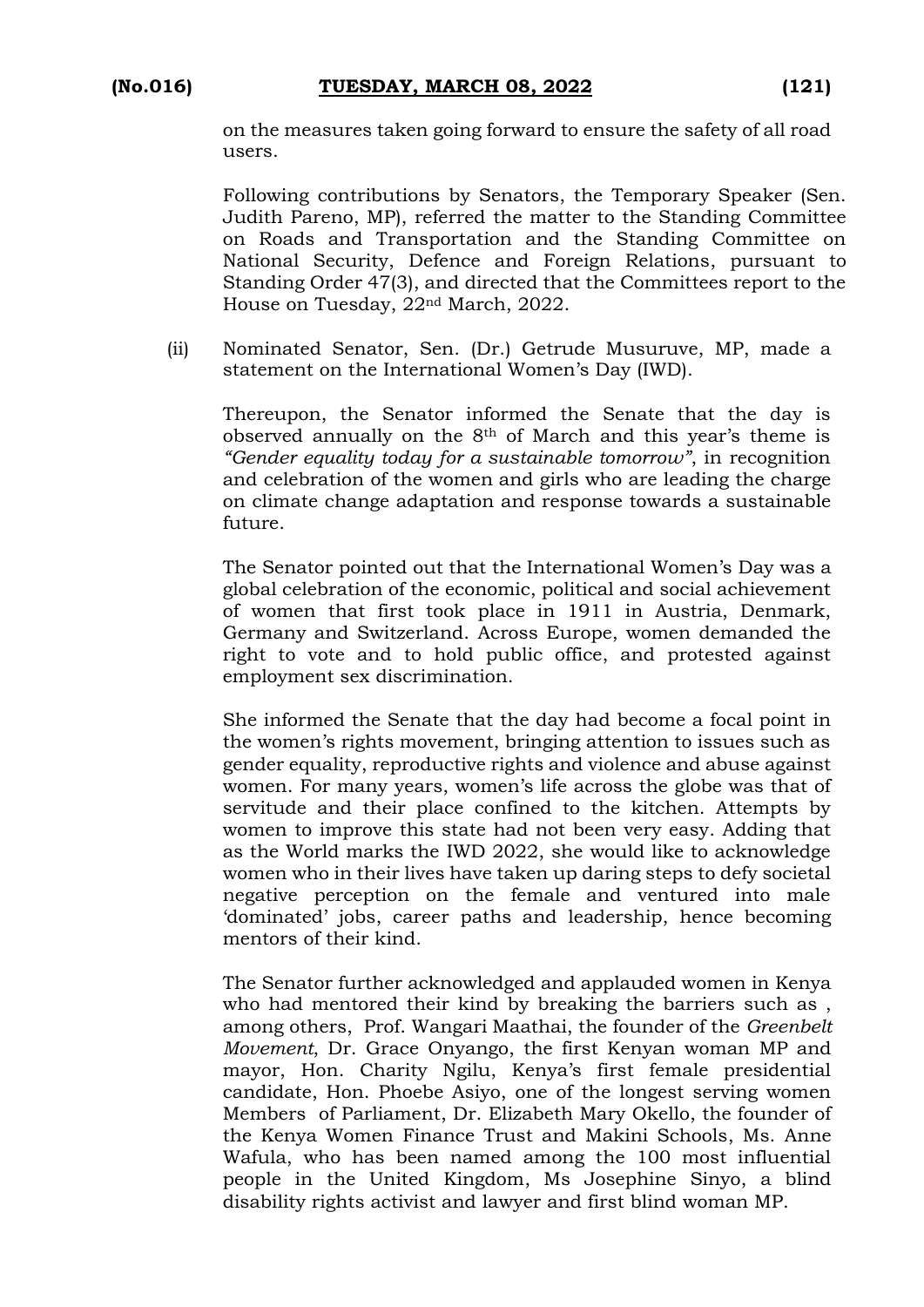The Senator also celebrated women who had battled with cancer and are still productive to the society such as Sen. Beth Mugo, Sen. (Dr.) Musuruve, as well as those already departed like Hon. (Dr.) Joyce Laboso and Melab Afwayi. She further celebrated women who are widows and single mothers but have made sacrifices to raise and nurture their children single-handedly.

The Senator concluded by urging the government to continuously acknowledge the tireless works of women who champion their course by awarding them national recognition.

# **b) Pursuant to Standing Order 48 (1)**

- i. Nominated Senator (Sen. Isaac Mwaura, MP) sought a Statement from the Standing Committee on Roads and Transportation on the circumstances surrounding the violent takeover of a parking slot, which had been allocated to Mr. Cyrus Mwangi, a PWD, by the Nairobi City County Government.
- ii. Nominated Senator (Sen. Isaac Mwaura, MP) sought a Statement from the Standing Committee on Roads and Transportation regarding the status of construction of Membley Road in Ruiru, Kiambu County, which is expected to serve as a connection between the Thika Super Highway and the Northern Bypass.

### 7. **THE DIVISION OF REVENUE BILL (NATIONAL ASSEMBLY BILLS NO. 8 OF 2022)**

Order for First Reading read;

Bill read a First Time and committed to the Standing Committee on Finance and Budget.

# 8. **THE LANDLORD AND TENANT BILL (NATIONAL ASSEMBLY BILLS NO. 3 OF 2021)**

(The Senate Majority Leader)

*(Second Reading)*

# *(Resumption of debate interrupted on Wednesday, 23rd February, 2022- Morning Sitting)*

*(Division)*

Order read;

Order deferred.

# 9. **COMMITTEE OF THE WHOLE THE INTERGOVERNMENTAL RELATIONS (AMENDMENT) BILL (SENATE BILLS NO. 37 OF 2021)**

(The Chairperson, Standing Committee on Devolution and Intergovernmental Relations)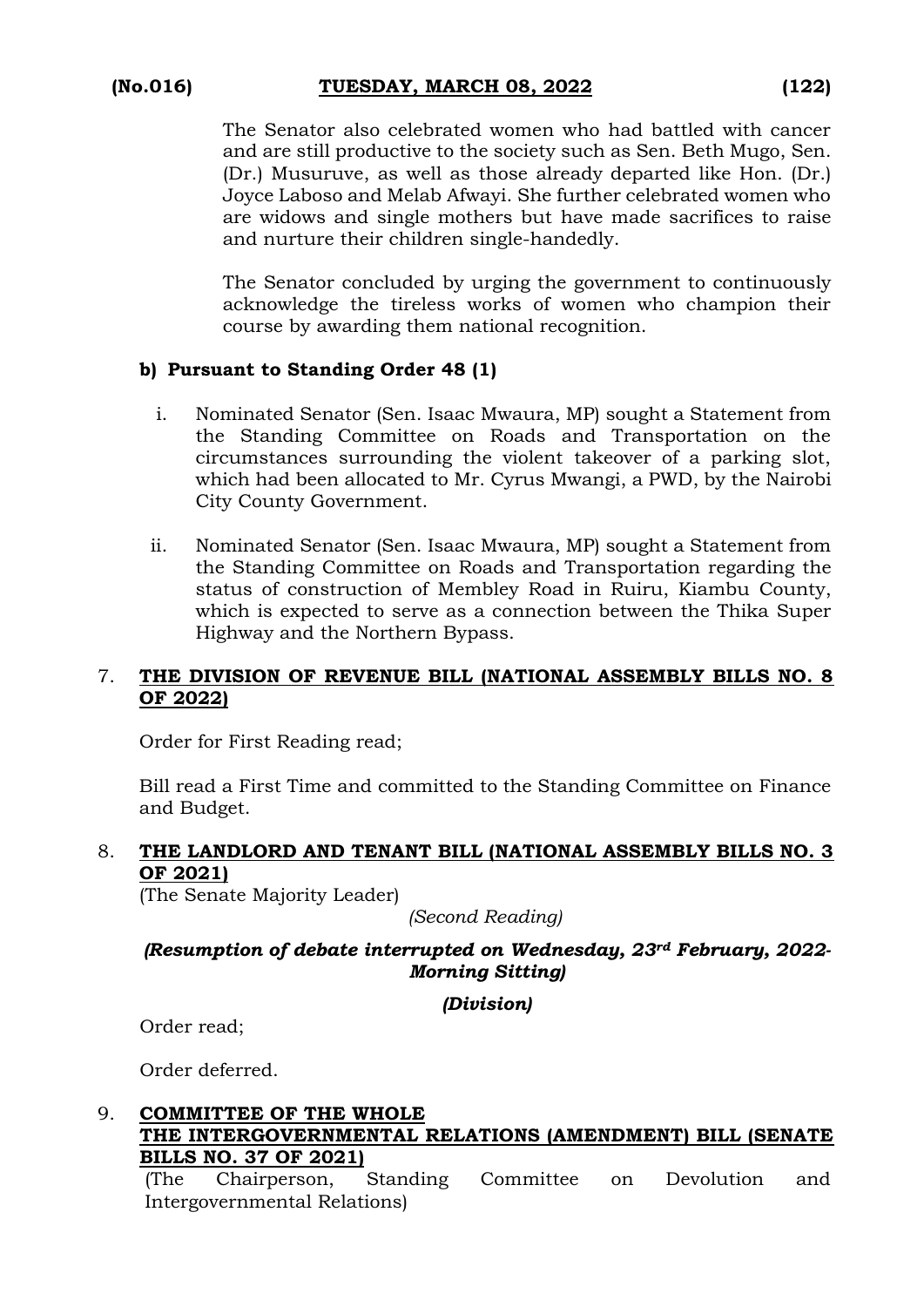*(Resumption of debate interrupted on Wednesday, 22ndDecember, 2021 – Morning Sitting)*

*(Division)*

Order deferred.

#### 10. **COMMITTEE OF THE WHOLE THE LIFESTYLE AUDIT BILL (SENATE BILLS NO. 36 OF 2021)**  (Sen. Farhiya Haji, MP)

#### *(Resumption of debate interrupted on Tuesday, 1st March, 2021) (Division)*

Order deferred.

#### 11. **COMMITTEE OF THE WHOLE THE LAW OF SUCCESSION (AMENDMENT) BILL, (SENATE BILLS NO. 15 OF 2021)**

(Sen. Abshiro Halake, MP)

*(Resumption of debate interrupted on Wednesday, 2nd March, 2022 – Morning Sitting)* 

*(Division)*

Order deferred.

#### 12. **COMMITTEE OF THE WHOLE THE PRESERVATION OF HUMAN DIGNITY AND ENFORCEMENT OF ECONOMIC AND SOCIAL RIGHTS BILL (SENATE BILLS NO. 21 OF 2021)**  (Sen. Abshiro Halake, MP) *(Resumption of debate interrupted on Wednesday, 2nd March, 2022 – Morning Sitting) (Division)*

Order deferred.

# 13. **COMMITTEE OF THE WHOLE THE ELECTIONS (AMENDMENT) (NO. 3) BILL (SENATE BILLS NO. 48 OF 2021)**

(Sen. (Eng.) Ephraim Maina, MP)

Order deferred.

# 14. **COMMITTEE OF THE WHOLE THE COUNTY RESOURCE DEVELOPMENT BILL (SENATE BILLS NO. 45 OF 2021)**

(Sen. Rose Nyamunga, MP)

Order deferred.

# 15. **THE ELECTION CAMPAIGN FINANCING (AMENDMENT) BILL (SENATE BILLS NO. 51 OF 2021)**

(Sen. Ledama Olekina, MP)

*(Second Reading)*

Order deferred.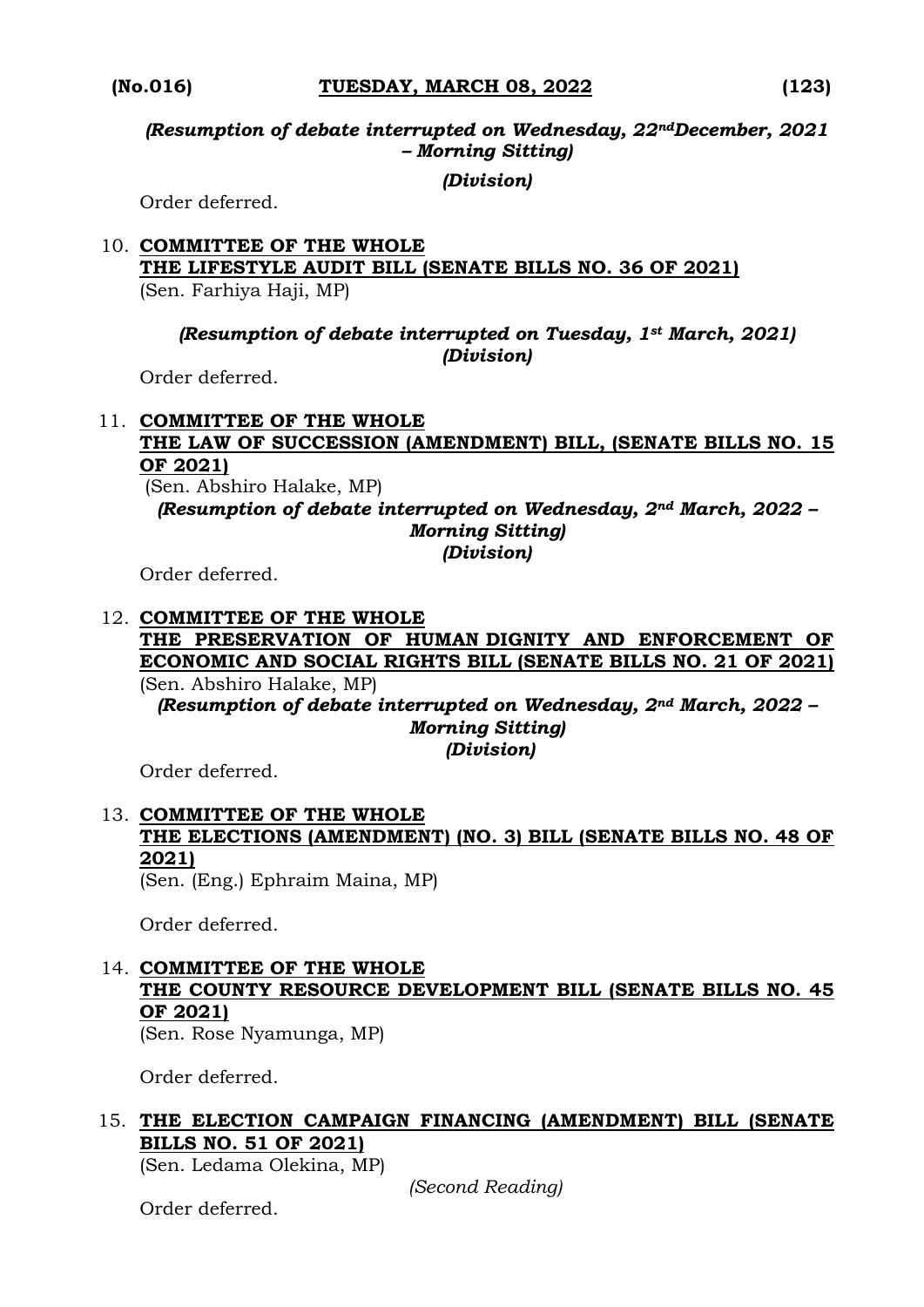# 16. **MOTION - ADOPTION OF THE REPORT OF THE STANDING COMMITTEE ON HEALTH ON THE SPECIAL AUDIT REPORT ON UTILIZATION OF COVID-19 FUNDS BY TWENTY EIGHT (28) COUNTY GOVERNMENTS**

(The Chairperson, Standing Committee on Health)

THAT, the Senate adopts the Report of the Standing Committee on Health on the special audit report on utilization of COVID-19 funds by twenty-eight (28) county governments, laid on the Table of the Senate on Wednesday, 9th February, 2022.

Order deferred.

## 17. **MOTION - ADOPTION OF REPORTS OF THE SESSIONAL COMMITTEE ON COUNTY PUBLIC ACCOUNTS AND INVESTMENTS ON CONSIDERATION OF THE REPORTS BY THE AUDITOR GENERAL ON THE FINANCIAL STATEMENTS OF VARIOUS COUNTY EXECUTIVES FOR FINANCIAL YEARS 2018/2019**

Order read;

Motion made and Question proposed;

THAT**,** the Senate adopts the Report of the Sessional Committee on County Public Accounts and Investments on consideration of the Reports by the Auditor General on the Financial Statements of the following County Executives for the Financial Year 2018/2019 – Embu; Homa-Bay; Kericho; Kilifi; Kirinyaga; Kisii; Kwale; Machakos; Mombasa; Nandi; Baringo; Bomet; Garissa; Kajiado; and West Pokot as contained in Volume 1 of the Report and the following County Executives – Isiolo; Kakamega; Kisumu; Laikipia; Mandera; Marsabit; Nakuru; Narok; Nyandarua; Samburu; Taita Taveta; Trans-Nzoia; Uasin- Gishu; Vihiga; and Wajir, as contained in Volume 2 of the Report, laid on the Table of the Senate on Thursday 2nd December, 2021.

*(Chairperson, Sessional Committee on County Public Accounts and Investments)*

Debate arising;

And there being no other Senators wishing to contribute;

Mover replied;

Raising a point of order, the Movere requested for the deferment of the putting of the Question to a later date, pursuant to Standing Order 61 (3).;

And the Temporary Speaker (Sen. Judith Pareno, MP) acceding to the request, nominated Wednesday 9th, March, 2022 as the day when the Question shall be put.